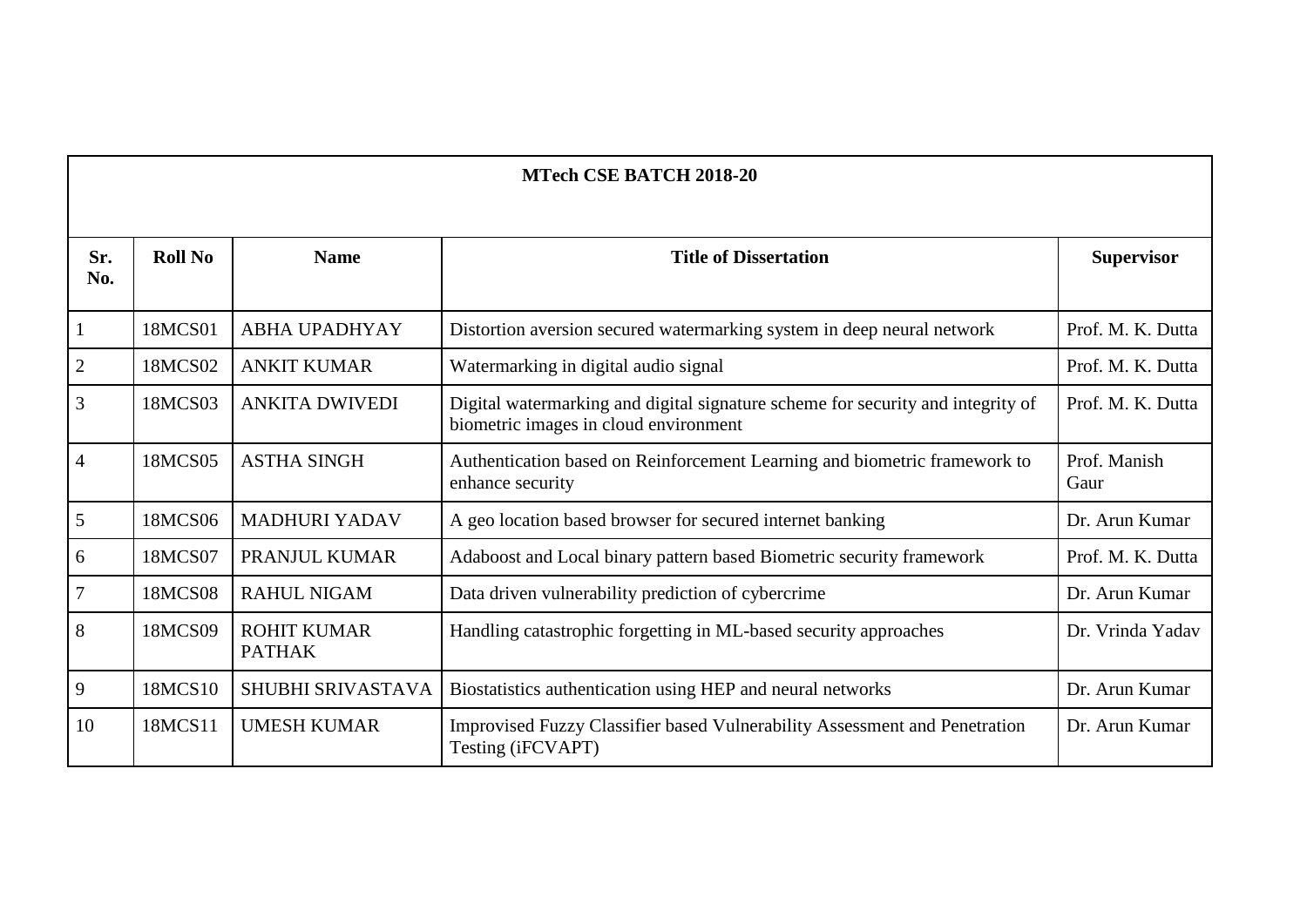| 11             | 18MCS12                        | Divy Prakash                          | Improving the Data Security using Format Preserved RC5 Block Cipher<br>Algorithm in Credit Card Application (FORMAT PRESERVING RC5<br>ENCRYPTION ALGORITHM FOR IMPROVISING DATA SECURITY) | Dr. Arun Kumar       |  |  |  |  |  |
|----------------|--------------------------------|---------------------------------------|-------------------------------------------------------------------------------------------------------------------------------------------------------------------------------------------|----------------------|--|--|--|--|--|
| 12             | 18MCS13                        | <b>MANISH SHARMA</b>                  | A security model for the upgradation of data privacy in cloud computing                                                                                                                   | Prof. Manish<br>Gaur |  |  |  |  |  |
| 13             | 18MCS14                        | <b>MANSI BHATNAGAR</b>                | Advancement in intrusion detection system using machine learning approach for<br>web attacks                                                                                              | Dr. Arun Kumar       |  |  |  |  |  |
| 14             | 18MCS15                        | <b>ANIL KUMAR SINGH</b>               | Machine Learning and Artificial Intelligence based Analysis for Top<br>Organization                                                                                                       | Dr. Arun Kumar       |  |  |  |  |  |
| 15             | 18MCS16                        | <b>VEDANT SINGH</b>                   | LRChain – A Decentralized and Secure Public Digital Ledger                                                                                                                                | Dr. Vrinda Yadav     |  |  |  |  |  |
| 16             | 18MCS17                        | <b>VANCHHANA</b><br><b>SRIVASTAVA</b> | Securing cloud data during communication by using blend of cryptography                                                                                                                   | Dr. Arun Kumar       |  |  |  |  |  |
|                | <b>MTech CSE BATCH 2019-21</b> |                                       |                                                                                                                                                                                           |                      |  |  |  |  |  |
| 1              | 1908580675<br>002              | Akriti Singh                          | Deep Learning-Based Analysis of Bio-medical Images                                                                                                                                        | Prof. M. K. Dutta    |  |  |  |  |  |
| $\overline{2}$ | 1908580675<br>004              | <b>Chandrasen Pandey</b>              | Lower Back Pain Detection with Gait Patterns Using Artificial Intelligence                                                                                                                | Prof. M. K. Dutta    |  |  |  |  |  |
| $\overline{3}$ | 1908580675<br>005              | Divyanshu Singh                       | A Systematic Framework for Development of Electronic Health Records and<br>Machine Learning based analysis                                                                                | Prof. M. K. Dutta    |  |  |  |  |  |
| 4              | 1908580675<br>006              | Manoj Kaushik                         | Analysis and Diagnosis of specific language impairment problem using Deep<br>Learning                                                                                                     | Prof. M. K. Dutta    |  |  |  |  |  |
| 5              | 1908580675                     | Shikha Rani                           | A Deep Neural Network for Automatic Classification of Cardiac sound and                                                                                                                   | Prof. M. K. Dutta    |  |  |  |  |  |